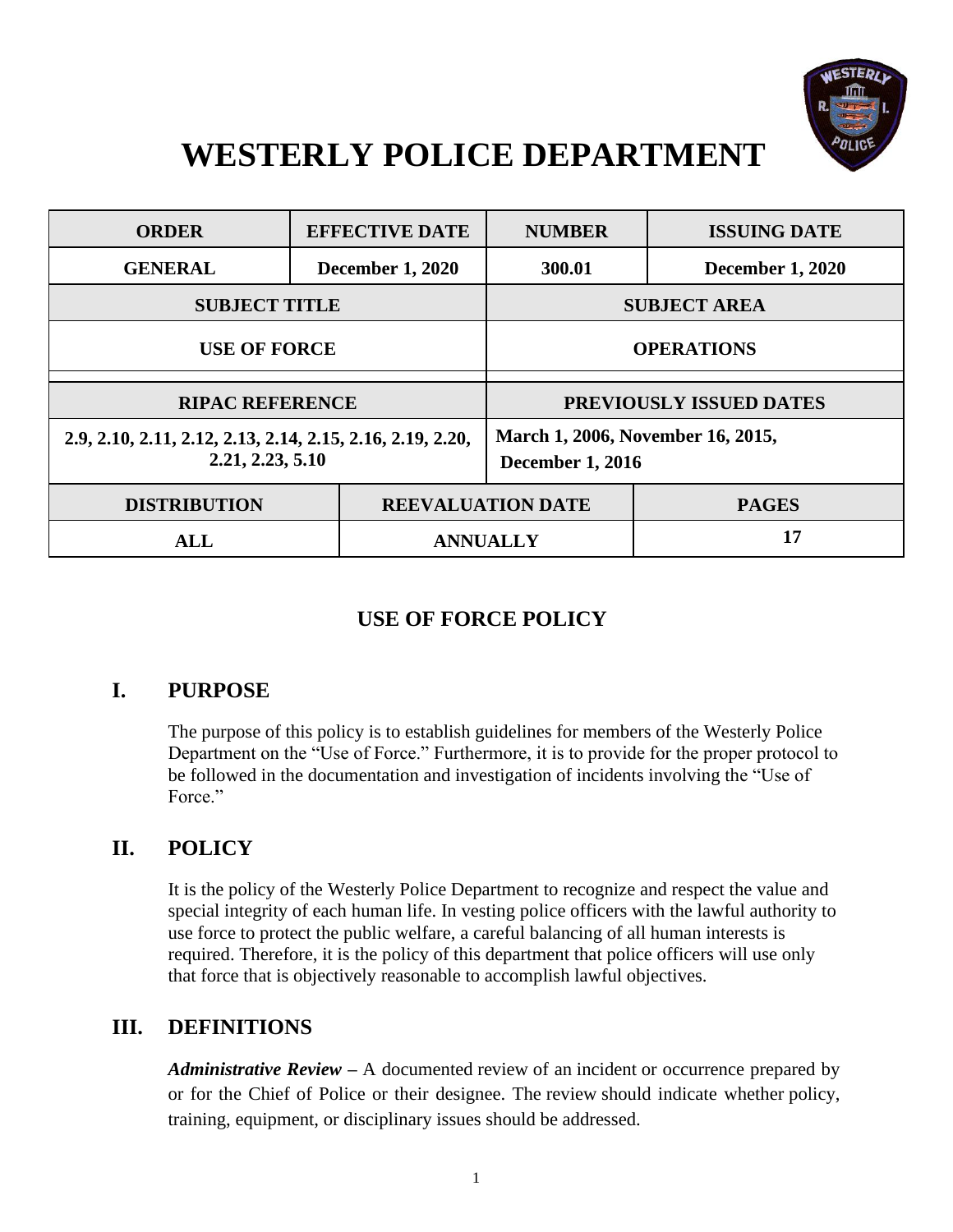*Analysis* - A systematic, structured process for dissecting an event into its basic parts to identify any patterns or trends. Analysis should reveal patterns or trends that could be predictive or could indicate program effectiveness, training needs, equipment upgrade needs and/ or policy modification needs.

*Appropriate Medical Aid* **-** Appropriate medical aid may include, increased observation to detect obvious changes in conditions, flushing chemical agents from the eyes, applying first aid, evaluation by rescue personnel, or for more serious or life-threatening incidents, immediate aid by medical professionals.

*Choke Hold -* A physical maneuver applied to the neck that restricts an individual's ability to breathe for the purpose of rendering the individual unconscious.

*De-Escalation* - Taking action and/or communicating verbally or non-verbally during a potential use of force encounter to stabilize the situation and reduce the immediacy of the threat so that more time, options, and/or resources can be called upon to resolve the situation without the use of force or with a reduction of the force necessary. De-escalation may include the use of such techniques as command presence, advisements, warnings, verbal persuasion, and/or tactical repositioning.

*Imminent Threat* - Such an appearance of an impending threat as would cause a reasonable and prudent police officer to immediately act to stop the threat.

*Less Lethal Force* - Any use of force *"other than"* that which is considered lethal/ deadly force.

*Lethal Force* – Also referred to as deadly force, is any use of force that is likely to cause death or serious bodily injury.

*Objectively Reasonable Force* - Objectively reasonable force is that level of force which is necessary and appropriate when analyzed from the perspective of a reasonable officer possessing the same information and faced with the same circumstances as the officer who has actually used force. Objectively reasonable force is not judged with hindsight, and will take into account, where appropriate, the fact that officers must make rapid decisions regarding the level of force to use in tense, uncertain, and rapidly evolving situations. Important factors to be considered when deciding how much force can be used to apprehend or subdue a subject include, but are not limited to:

- 1. The severity of the crime at issue.
- 2. Whether the subject poses an imminent threat to the safety of the officers or others.
- 3. Whether the subject is actively resisting arrest or attempting to evade arrest by flight.

*Reasonable Belief* - Those facts and circumstances that would lead a normally prudent police officer to believe that their actions are necessary.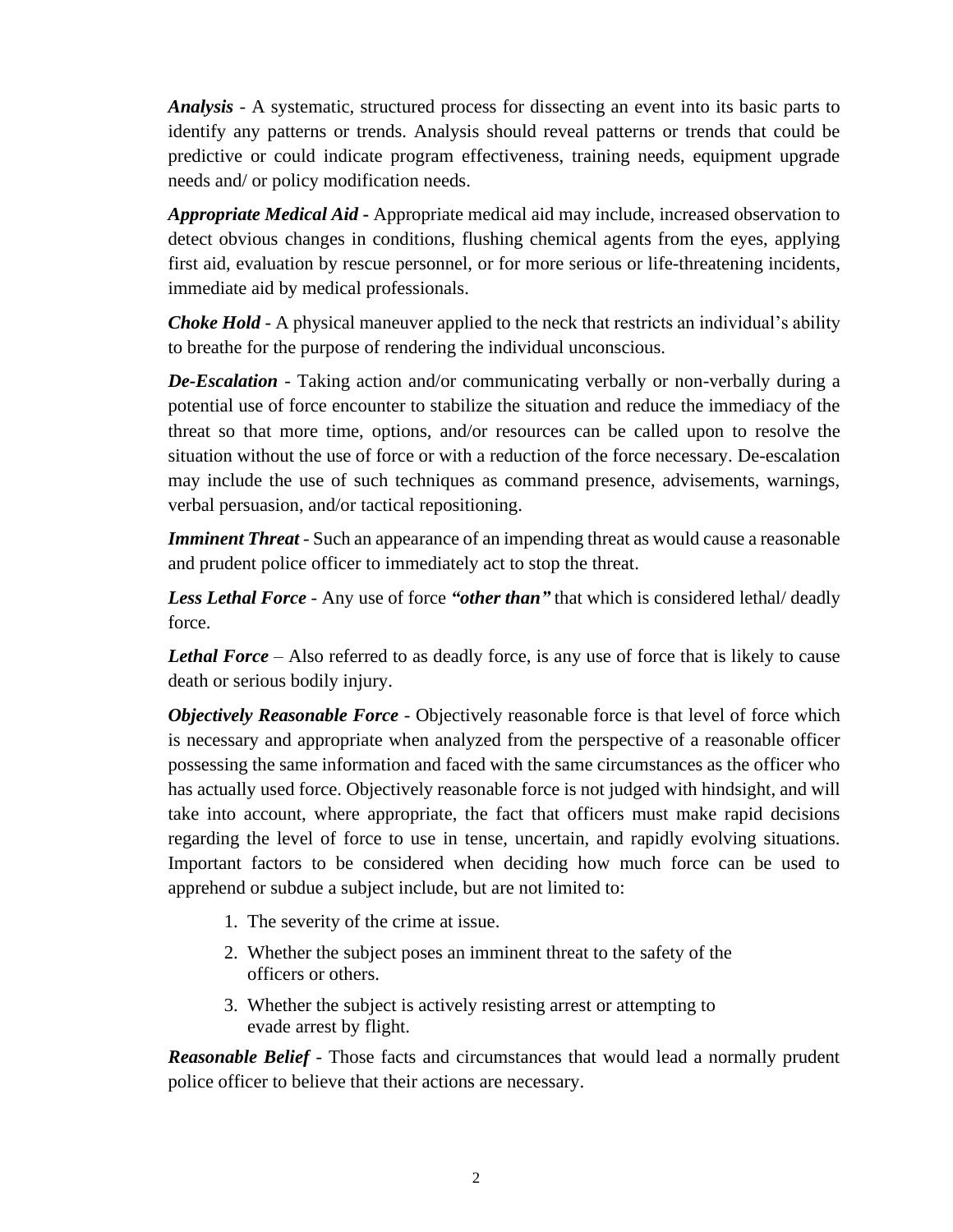*Serious Bodily Injury* - Physical injury that (1) creates a substantial risk of death; (2) causes protracted loss or impairment of the function of any bodily part, member, or organ; or (3) causes serious permanent disfigurement.

*Vascular Neck Restraint -* A technique that can be used to incapacitate individuals by restricting the flow of blood to their brain.

## **IV. LAW**

 **RIGL - § 12-7-8 Restraint and force used. –** No greater restraint than is necessary shall be used for the detention of any person, and no unnecessary or unreasonable force shall be used in making an arrest.

## **V. PROCEDURES**

## **A. GENERAL REQUIREMENTS**

- 1. De-Escalation When safe and appropriate under the totality of the circumstances, officers will assess the situation to determine if de-escalation is appropriate in order to reduce the potential need for force. Officers shall use de-escalation techniques and other alternatives to higher levels of force consistent with their training and experience.
	- a. Whenever possible, and when such delay will not compromise the safety of the officer or another and will not result in the destruction of evidence, escape of a suspect, or commission of a crime, an officer shall allow an individual time and opportunity to submit to verbal commands before force is used.
- 2. Duty to Intervene All officers present and observing another officer using force that is clearly beyond that which is objectively reasonable under the circumstances, shall intercede to prevent the use of such force when in a position to do so safely. Officers shall report these observations to a non-involved supervisor without unnecessary delay.
- 3. Appropriate medical aid consistent with police officer training will be provided as soon as is practical in all use of force incidents resulting in injury, or allegation of injury, to include injuries incurred during apprehension and / or custody. Any medical aid provided will be documented in the incident / arrest report.
- 4. Use of physical force shall be discontinued when resistance ceases or when the incident is under control.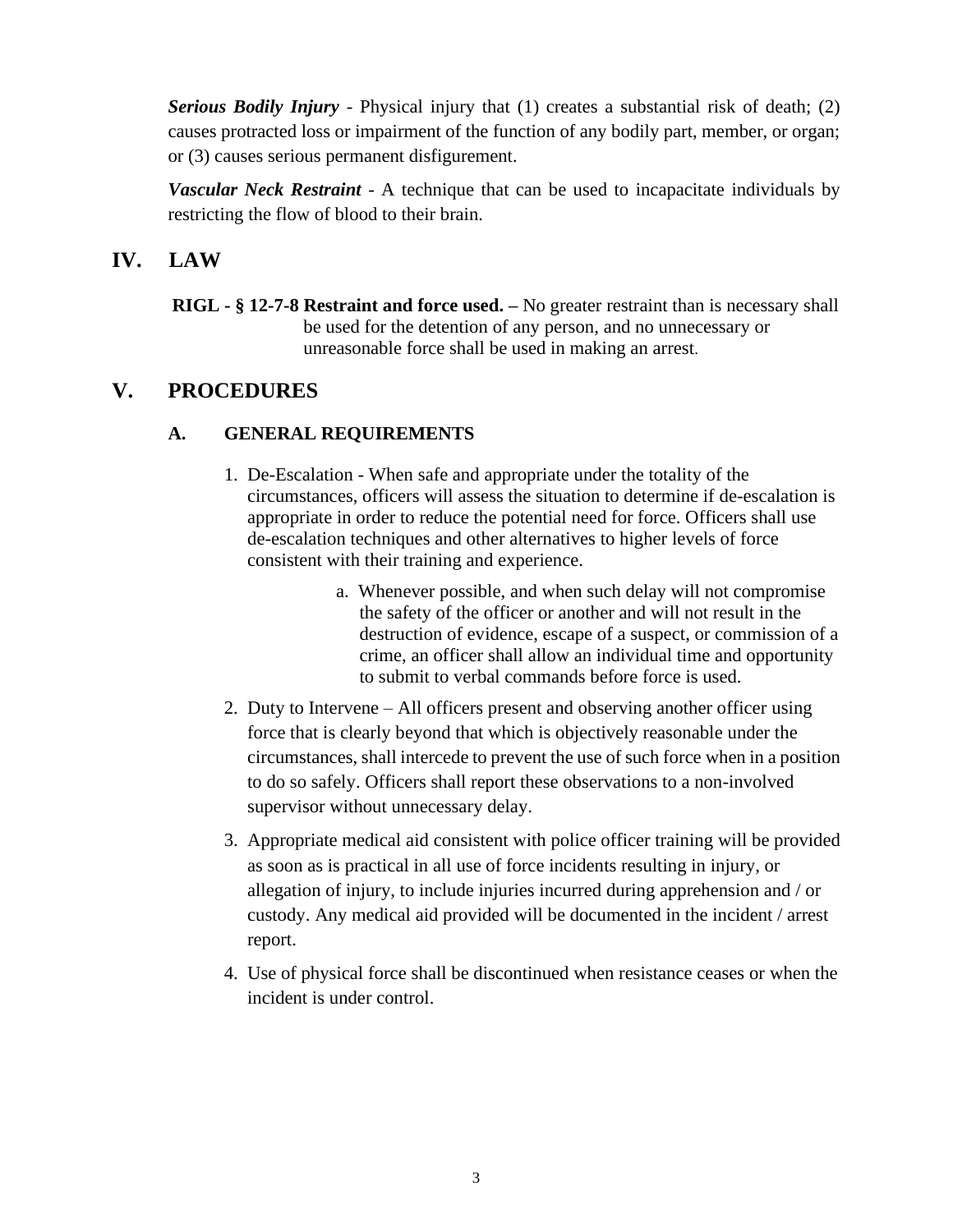- 5. Physical force shall not be used against individuals in restraints, except as objectively reasonable to prevent their escape or prevent imminent bodily injury to the individual, the officer, or another person.
- 6. A department authorized, and certified weapons instructor or armorer shall perform and document an inspection of all weapons prior to their issuance to individual officers, when made available for shared department use, and at the time of qualifications or recertification with said weapon.
- 7. At least annually, all officers shall receive and sign for the receipt of the department's Use of Force Policy and any revisions thereto in hard copy or digital format.

#### **B. PARAMETERS FOR USE OF LETHAL FORCE**

- 1. A police officer is authorized to use lethal force in order to:
	- a. Protect themselves, another officer, or other person(s) when the officer has an objectively reasonable belief that an imminent threat of death or serious bodily injury exists.
	- b. To prevent the escape of a fleeing subject when the officer has probable cause to believe that the person has committed, or intends to commit, a felony involving serious bodily injury or death, and the officer reasonably believes that there is an imminent risk of serious bodily injury or death to the officer or another if the subject is not immediately apprehended.
- 2. Where feasible, officers will identify themselves as a police officer and state their intent to use lethal force.
- 3. Lethal force should not be used against persons whose actions are clearly a threat only to themselves.
- 4. Police officers will adhere to the following restrictions:
	- a. Except for maintenance or during training, police officers will not draw or exhibit their firearm unless circumstances create reasonable cause to believe that it may be necessary to use the firearm in conformance with department policy.
	- b. Warning shots pose a danger and are prohibited.
- 5. Discharging a firearm **blindly** into windows and doorways of buildings, dwellings, or other openings when an officer cannot identify the threat being posed shall be avoided. However, whenever a situation exists where an officer must consider discharging a firearm blindly in order to stop an imminent threat of death or serious bodily injury to themselves or others, the use of lethal force by the officer must not constitute a greater hazard to the public than does the imminent threat, and must be the most reasonable course of action under the circumstances. Officers must weigh the need to use lethal force against the potential harm to innocent bystanders caused by such action.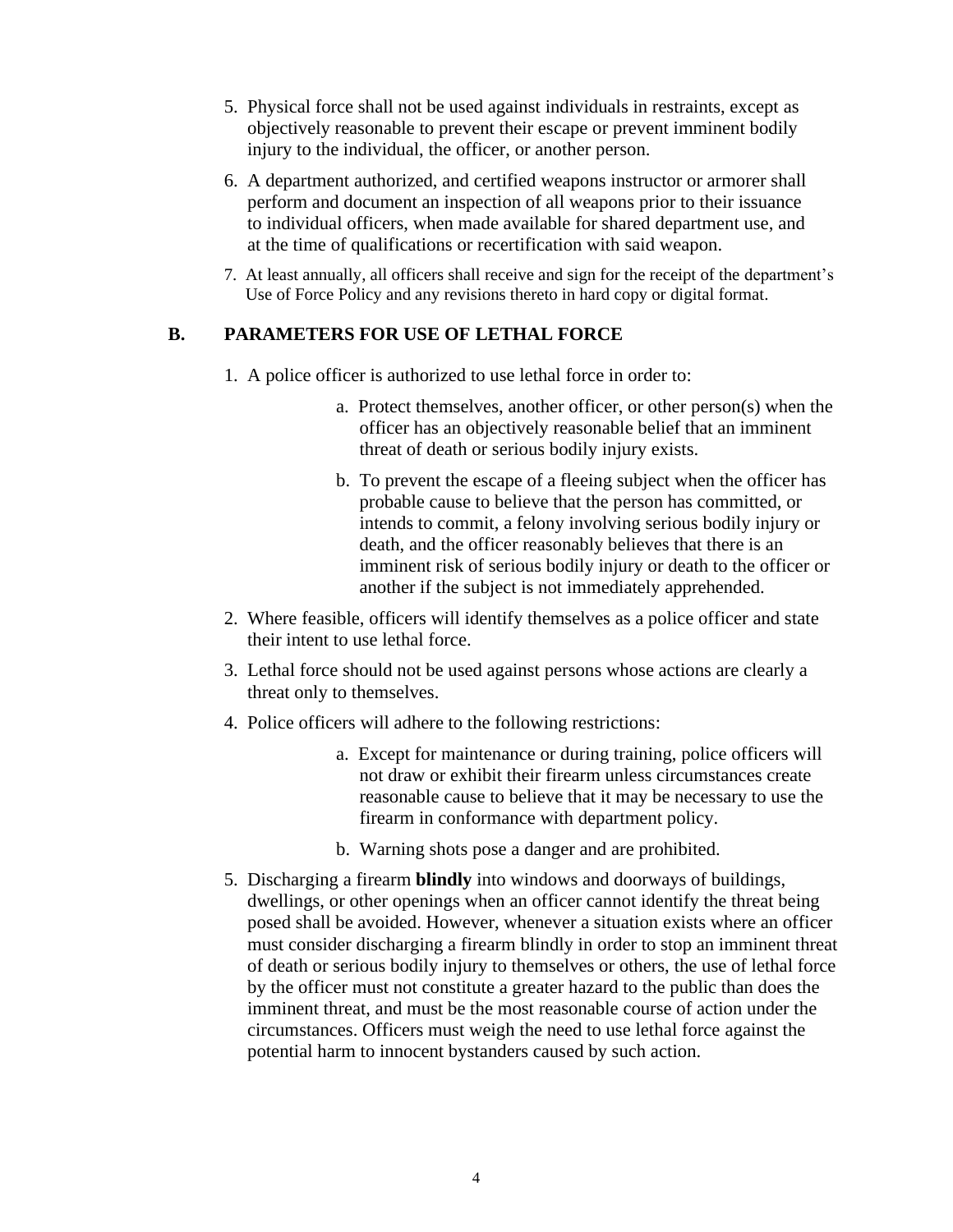- 6. Discharging a firearm **from** a moving vehicle or watercraft shall be avoided. However, whenever a situation exists where an officer must consider discharging a firearm from a moving vehicle or watercraft in order to stop an imminent threat of death or serious bodily injury to themselves or others, the use of lethal force by the officer must not constitute a greater hazard to the public than does the imminent threat, and must be the most reasonable course of action under the circumstances. Officers must weigh the need to use lethal force against the potential harm to innocent bystanders caused by such action.
- 7. Discharging a firearm **at** a moving vehicle or watercraft shall be avoided unless a person in the vehicle or watercraft poses an imminent threat of death or serious bodily injury to the officer or another person. Officers shall avoid intentionally placing themselves in a position where a vehicle or watercraft may be used against them. Escape from the path of an oncoming vehicle or watercraft should be considered prior to, or in lieu of, the implementation of lethal force whenever escape is possible. However, whenever a situation exists where an officer must consider discharging a firearm in order to stop an imminent threat of death or serious bodily injury to themselves or others, the use of lethal force by the officer must not constitute a greater hazard to the public than does the imminent threat and must be the most reasonable course of action under the circumstances. Officers must weigh the need to use lethal force against the potential harm to innocent bystanders caused by such action.
- 8. In Sections 5, 6  $\&$  7, the officer's focus will be to stop the person(s) presenting the imminent threat, and not to disable the vehicle or watercraft of which the suspect is an occupant.
- 9. The provision above will not preclude tactical responses by the department in a tactical operation by its members.
- 10. In accordance to General Order 380.01 "Wild/Domestic Animal" policy, an officer is authorized to discharge a firearm to euthanize an animal that represents a threat to public safety, or as a humanitarian measure where the animal is seriously injured.

#### **C. PARAMETERS FOR USE OF LESS LETHAL FORCE**

- 1. Force transitions reflect the movement, de-escalation/escalation, from the application of one force level to another in conjunction with the "objectively reasonable" standard. Force situations are dynamic and require an officer to continually assess the subject's actions to ensure a proportionate response. Officers shall modify their Level of Control in relation to the amount of resistance offered by a subject. Force options include, but are not limited to:
	- a. *Command Presence*  An officer's presence and appearance may be enough to diffuse the situation and dissuade some persons from engaging in aggressive / resistive behavior.
	- b. *Verbal Commands*  Dialogue used by an officer can serve to diffuse potentially violent situations. If in plain clothes, the officer shall announce themselves as a Police Officer and, if circumstances allow, present the appropriate department issued identification and badge.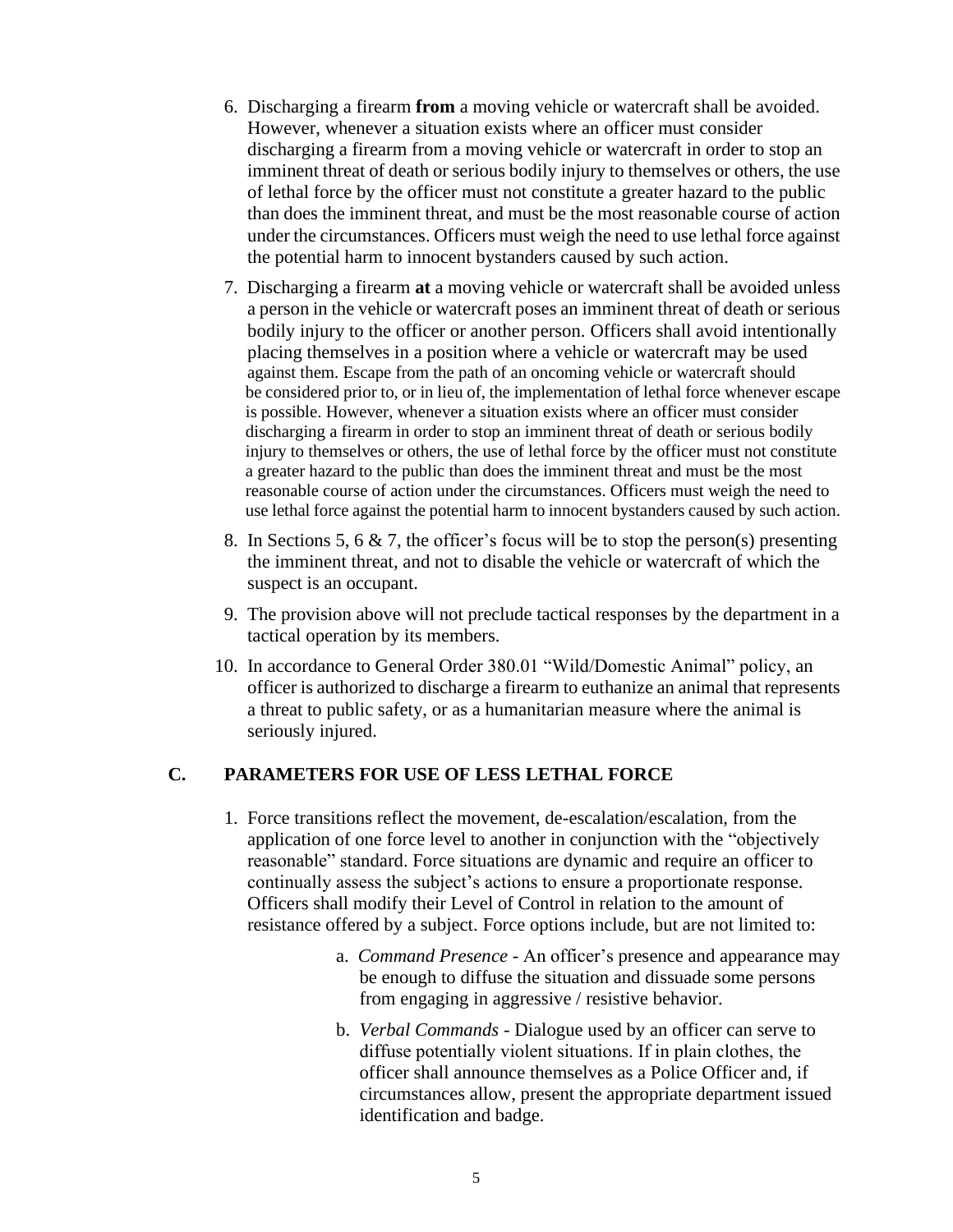- c. *Physical Skills* In accordance to training, the use of empty hand control techniques and physical strength and skills to diffuse a situation.
- d. *Chemical Spray* Used in compliance with a General Order entitled "Personal Protection Spray (Vexor)".
- e. *Impact Tools* Striking tools used in compliance with a General Order entitled, "Tactical Baton".
- f. *Conducted Energy Weapon (CEW)* used in compliance with General Order entitled "Electronic Control Weapon (Taser)".
- g. *K9 -* used in compliance with General Order entitled "K9 Patrol Program"
- h. *Less Lethal Munitions –* used in compliance with General Order entitled "Less Lethal Munitions".
- 2. Police officers are authorized to use department-approved less lethal force options to accomplish lawful objectives, as follows:
	- a. To protect themselves or another from physical harm.
	- b. To restrain or subdue a resistant individual.
	- c. To bring an unlawful situation safely and effectively under control.
	- d. To maintain control of a person or situation.
- 3. Choke holds, and vascular neck restraints are prohibited unless lethal force is authorized.
- 4. Authorized less lethal options are those with which the police officer has received department approved training on proper and safe usage.
- 5. Nothing contained in this section limits an officer's ability to use those means objectively reasonable for self-defense or to accomplish lawful objective, including but not limited to items of opportunity.
- 6. It is understood that when requesting mutual aid assistance, the available force options of the responding agency may differ from those of the requesting agency. Officers shall always be subject to the policies and procedures of their employing department.

#### **D. TRAINING AND QUALIFICATIONS - LETHAL FORCE – FIREARMS**

- 1. While on duty, officers will carry and use only firearms and ammunition authorized by and documented with the department.
- 2. Authorized firearms are those with which the officer has qualified and received departmental training on proper safe usage, and that are documented and comply with departmental specifications.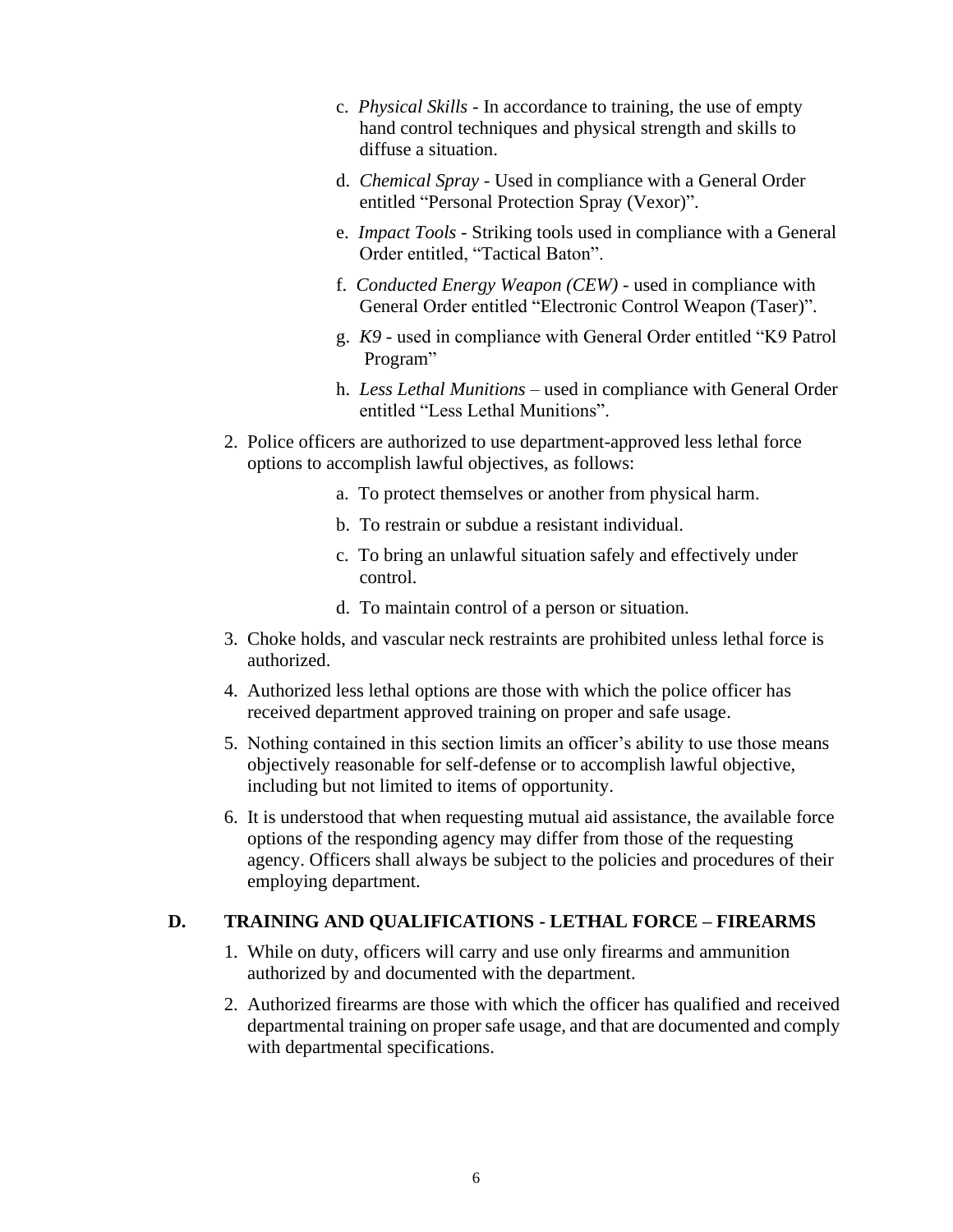- 3. At least annually and in accordance with Rhode Island General Laws, the department shall conduct training and qualifications for all department authorized duty firearms to include specialized firearms.
- 4. The department shall have a separate policy addressing the authorization of duty, off-duty, specialized firearms, weapons, and ammunition.
- 5. Unsafe or defective department-issued firearms shall be replaced or repaired.
- 6. All recent hires of the department shall be qualified by one of the departments certified firearms instructor using the departments POST certified qualification course. This qualification shall take place prior to the officer carrying their firearms in any official capacity.
- 7. Police officers who are unable to qualify with their duty firearm(s), accordance with department testing procedures will be given remedial training by one of the departments certified firearms instructor.
	- a. Upon successful completion of this training, the officer will be retested.
	- b. If after a second attempt the officer does not qualify, a report will be forwarded to the Chief of Police by the certified firearms instructor.
	- c. The Chief of Police will then take such action as deemed necessary and not inconsistent with this policy.
- 8. A police officer will not be authorized to carry or use any duty firearm which they have not been able to qualify with during the department's most recent qualification period.
- 9. A police officer that has suffered an illness, injury or absence that could affect their ability to use a department authorized firearm will be required to requalify before returning to enforcement duties.
- 10.Officers who carry personally owned firearms **off-duty** must demonstrate proficiency and safe handling techniques to the departments certified firearms firearms instructor with said firearms unless the firearms are equal to or smaller in caliber then the department duty firearm that they have qualified with.

#### **E. TRAINING AND QUALIFICATIONS - LESS LETHAL FORCE**

1. At least biennially, each sworn officer is required to demonstrate proficiency with department approved less lethal force options which they are authorized to use. In the case of conducted energy weapon (CEW), said demonstration will be on an annual basis. Proficiency standards are established as follows: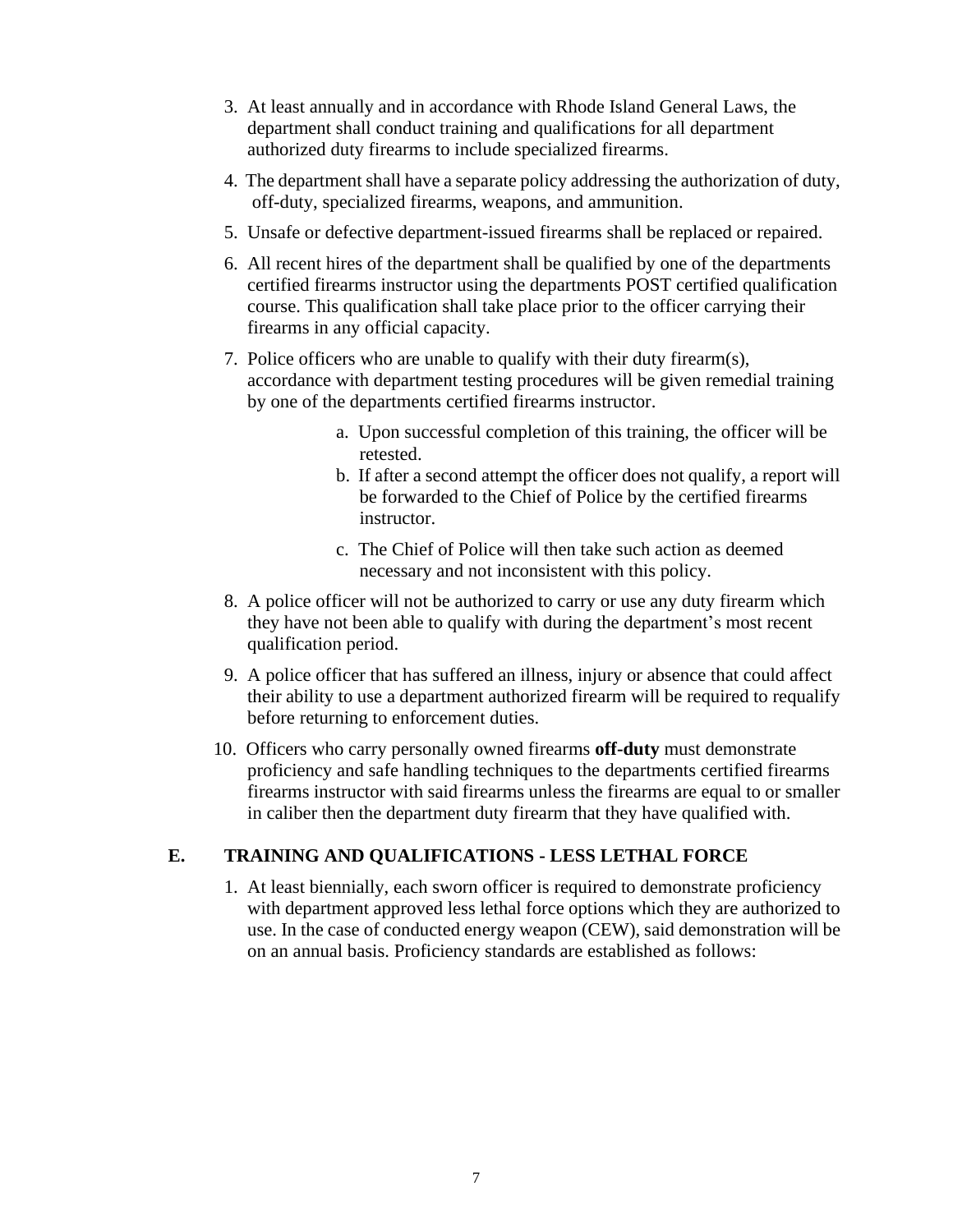- a. Attainment of minimum qualification requirements in accordance with performance standards as determined by current training doctrine, methods, and/or trends;
- b. Proper demonstration of recognized physical skills; and
- c. Demonstrated knowledge of department policies pertaining to the use of less lethal force options.
- 2. The program of instruction will be conducted by a qualified instructor who has achieved and maintained certification in the respective less lethal force option(s).
- 3. The training officer will maintain training documentation to include lesson plans, attendance sheets, and proficiency records.
- 4. Proficiency standards shall be satisfied prior to an officer being authorized to carry and/or utilize the less lethal force option(s).
- 5. Police officers who are unable to show proficiency with a less lethal force option in accordance with department testing procedures will be given remedial training by the department's less lethal force training instructor.
	- a. Upon successful completion of this training, the officer will be retested.
	- b. If after a second attempt the officer does not show evidence of proficiency, a report will be forwarded to the Chief of Police by the department's less lethal force training instructor.
	- c. The Chief of Police will then take such action as deemed necessary and not inconsistent with this policy.

#### **F. REPORTING USES OF FORCE**

- 1. A reportable use of force is defined as any incident in which a department member exercises their police powers and uses a force option except for those actions set forth in Subsection 3 below.
- 2. Reportable uses of force also include:
	- a. Drawing and pointing a firearm or CEW at a person for the purpose of obtaining and/or maintaining control of that person.
	- b. Taking an action that results in, or is alleged to have resulted in, either injury to or the death of another person.
- 3. Exceptions to reportable force:
	- a. Command presence.
	- b. Verbal commands.
	- c. Physical skills which does not result in injury, the appearance of injury, or the complaint of pain (ex. soft empty-hand control techniques).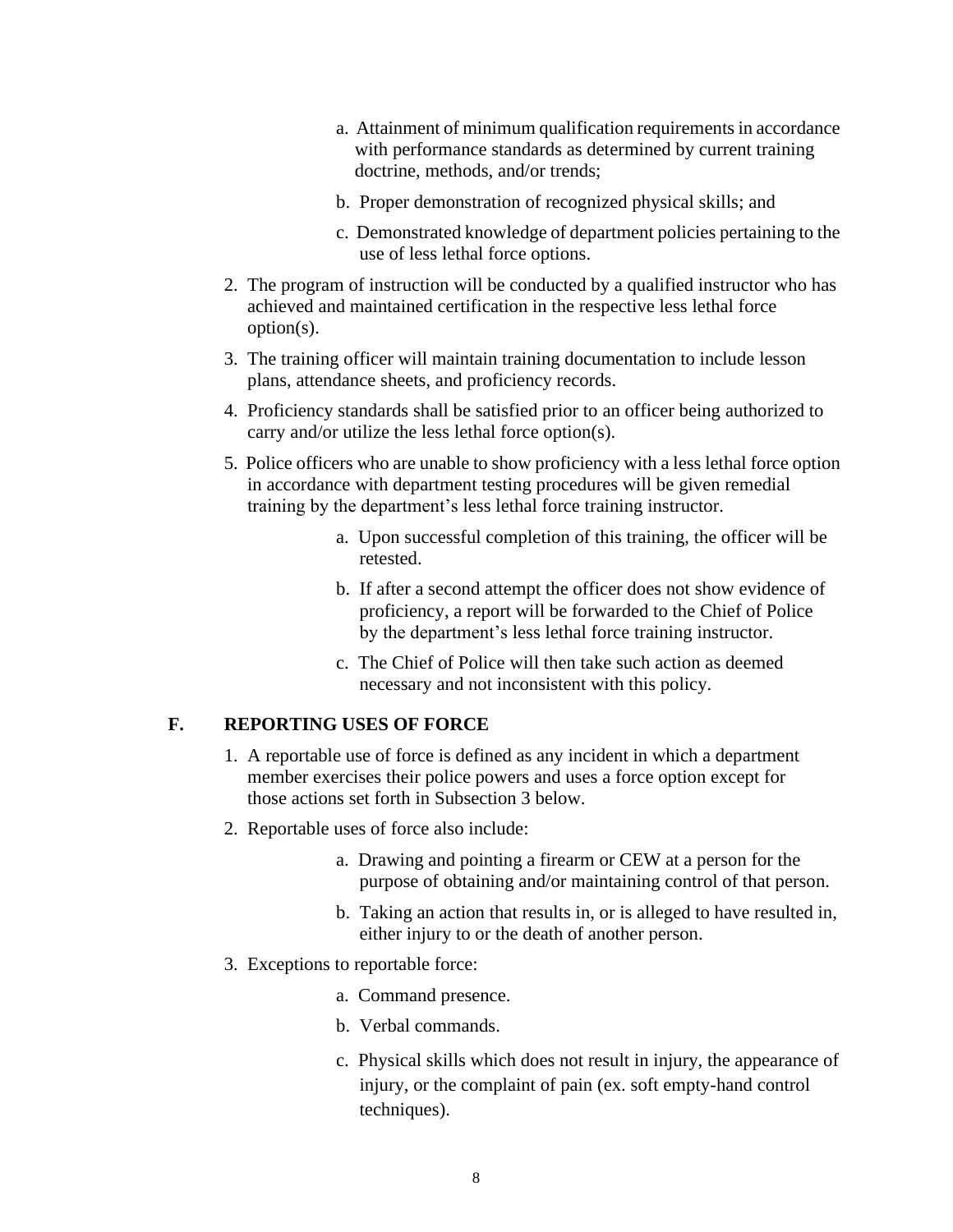- d. Compliance handcuffing which does not result in injury, the appearance of injury, or the complaint of pain.
- 4. Officers will notify a supervisor who is not involved in the incident without unnecessary delay and in accordance with department policy whenever a reportable use of force incident occurs either on-duty or off-duty.
- 5. An officer who has used force shall articulate in writing the force used and the facts, circumstances, and reasons for the use of said force.
- 6. All reportable uses of force resulting in death, serious bodily injury, or allegations of serious bodily injury shall be investigated by trained personnel.
	- a. All other reportable uses of force shall undergo a documented initial review by the officer's immediate supervisor. Said documentation shall be forwarded through the chain of command for administrative review and to determine whether further action, including but not limited to a follow-up investigation is necessary.
- 7. Where officers respond to an incident involving a reportable use of force, a "response to resistance/ non-compliance" form must be completed for that incident setting forth the specific use of force actions taken by each officer.
- 8. In lieu of a "response to resistance / non-compliance" form, an officer shall be required to prepare a written report in accordance with departmental procedures whenever any of the following actions have occurred:
	- a. The officer discharges a firearm under circumstances that are not otherwise classified as a reportable use of force, except for those times when said discharge occurs either during a weapon training or during lawful recreational activities where no report is necessary.
	- b. The officer discharges a firearm to euthanize an animal as set forth by policy.

#### **G. DEPARTMENTAL RESPONSE**

- 1. Use of Force resulting in death or serious bodily injury:
	- a.All incidents involving the use of lethal force, excessive force and custodial deaths, will be investigated in accordance with the Rhode Island Attorney General's Protocol. (See attached Appendix B on protocol.)
	- b. Where a police officer's use of force causes death or serious bodily injury, the officer will be placed on a non-punitive administrative leave pending completion of an administrative review, and until a post-incident evaluation is conducted by a licensed mental health professional preferably experienced in working with law enforcement personnel.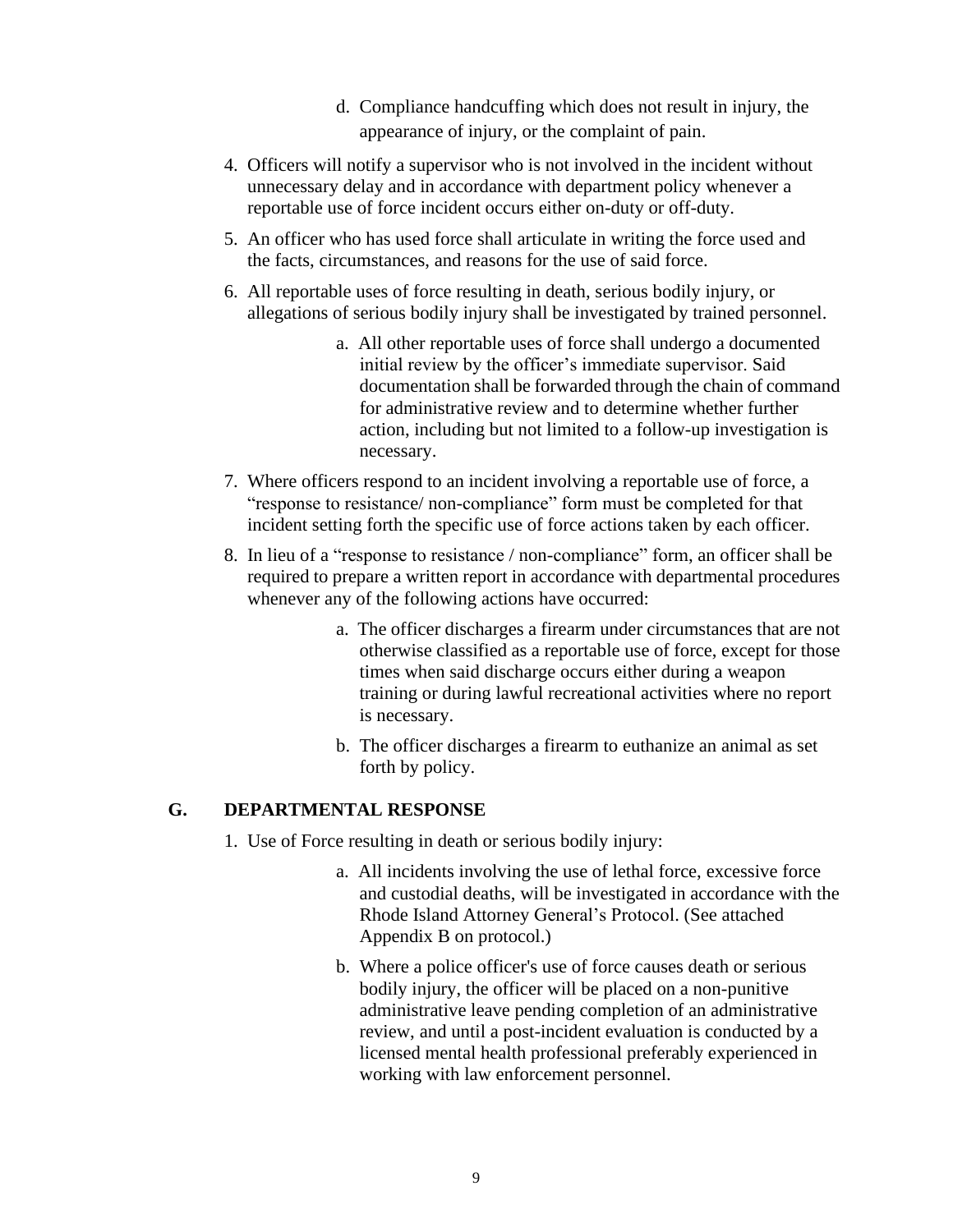- c. The department will conduct both an internal affairs review and criminal investigation of the incident.
- 2. Allegations of excessive use of force shall be reported to the Chief of Police.
- 3. FBI's CJIS National Use of Force Data Collection\*
	- a. Any use of force meeting the following criteria shall be reported to the CJIS database:
		- i. Force resulting in death or serious bodily injury to a person; or
		- ii. Where an officer discharges a firearm at or in the direction of a person.
		- iii. Where in a given month there are no use of force incidents meeting these criteria, the department shall make a report of "0" incidents in the CJIS database.

\**Use of Force Reporting only applies to law enforcement agencies with valid UCR reporting capabilities*

#### **H. ADMINISTRATIVE REVIEW**

- 1. All reported uses of force will be reviewed by the administrator assigned to investigate the incident to determine whether, at a minimum:
	- a. Departmental rules, policy, or procedures were violated;
	- b. The relevant policy was clearly understandable and effective to cover the situation;
	- c. If department training is currently adequate;
	- d. If department equipment needs to be addressed.
	- e. All findings of deficiencies shall be reported to the Chief of Police for resolution and/or discipline.
- 2. All "response to resistance / noncompliance" reports will be retained as required by department policy and a documented annual analysis of those reports will be compiled by the administrator assigned.
- 3. This analysis shall, at a minimum, identify the following:
	- a. Date and time of incidents;
	- b. Types of encounters resulting in use of force;
	- c. Trends or patterns related to race, age, and gender;
	- d. Trends or patterns resulting in injury to any person; and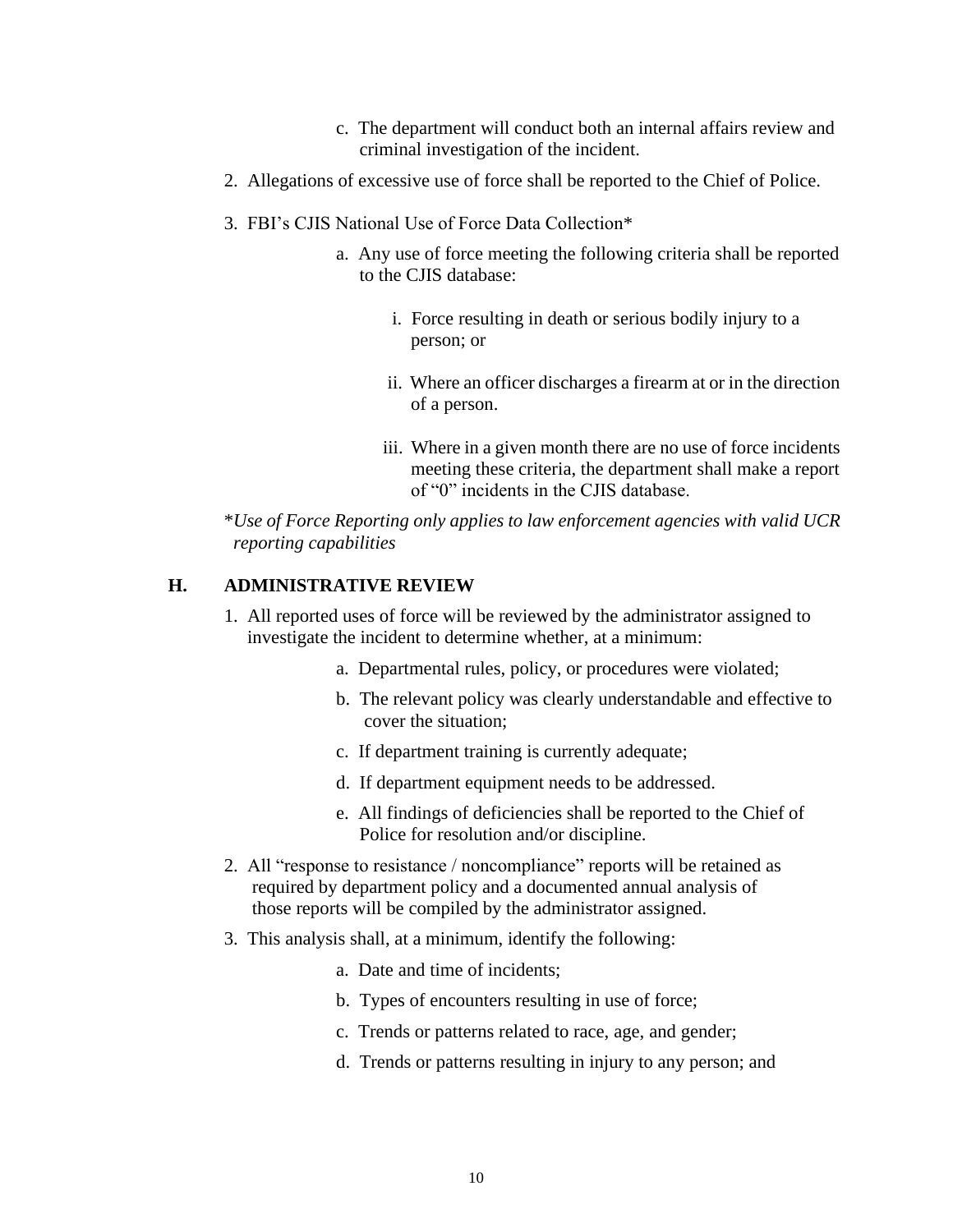- e. Impact of findings on policies, practices, equipment, and training.
- 4. Each calendar year an annual summary report of this analysis will be made available to the public upon request.

#### **I. RELATED POLICIES**

- 1. 310.00 Patrol Rifle
- 2. 310.01 Shotgun Procedures
- 3. 310.02 Personal Defense Spray
- 4. 310.03 Use of Handcuffs
- 5. 310.04 Issued Handguns / Qualifications
- 6. 310.08 Electronic Control Device
- 7. 310.10 Tactical Baton
- 8. 310.11 Less Lethal Munitions (LLM) / 40MM LLM Launcher
- 9. 320.01 Police Pursuits
- 10. 360.09 Special Response Team
- 11. 360.13 Sniper / Observer
- 12. 365.01 K-9 Patrol

## **VII. ATTACHMENTS**

APPENDIX - A: *Monandnock Trauma Zone Chart (Escalation of Trauma By Vital and Vunerable Striking Areas)*

APPENDIX - B: *Rhode Island Attorney General's Protocol Regarding Use of Deadly Force Incidents and Custodial Deaths*

By Order of:

 Shawn M. Lacey Chief of Police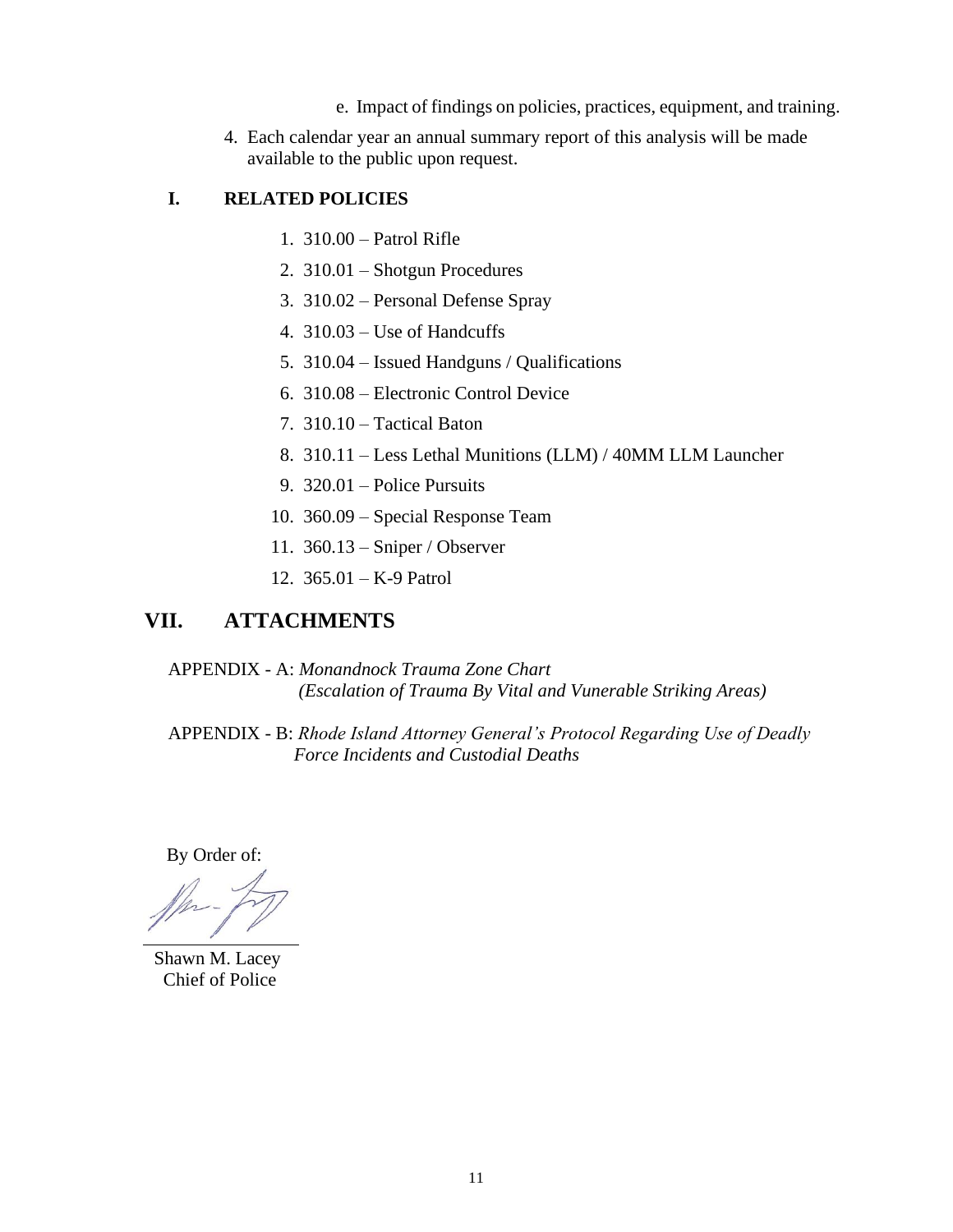#### APPENDIX - A

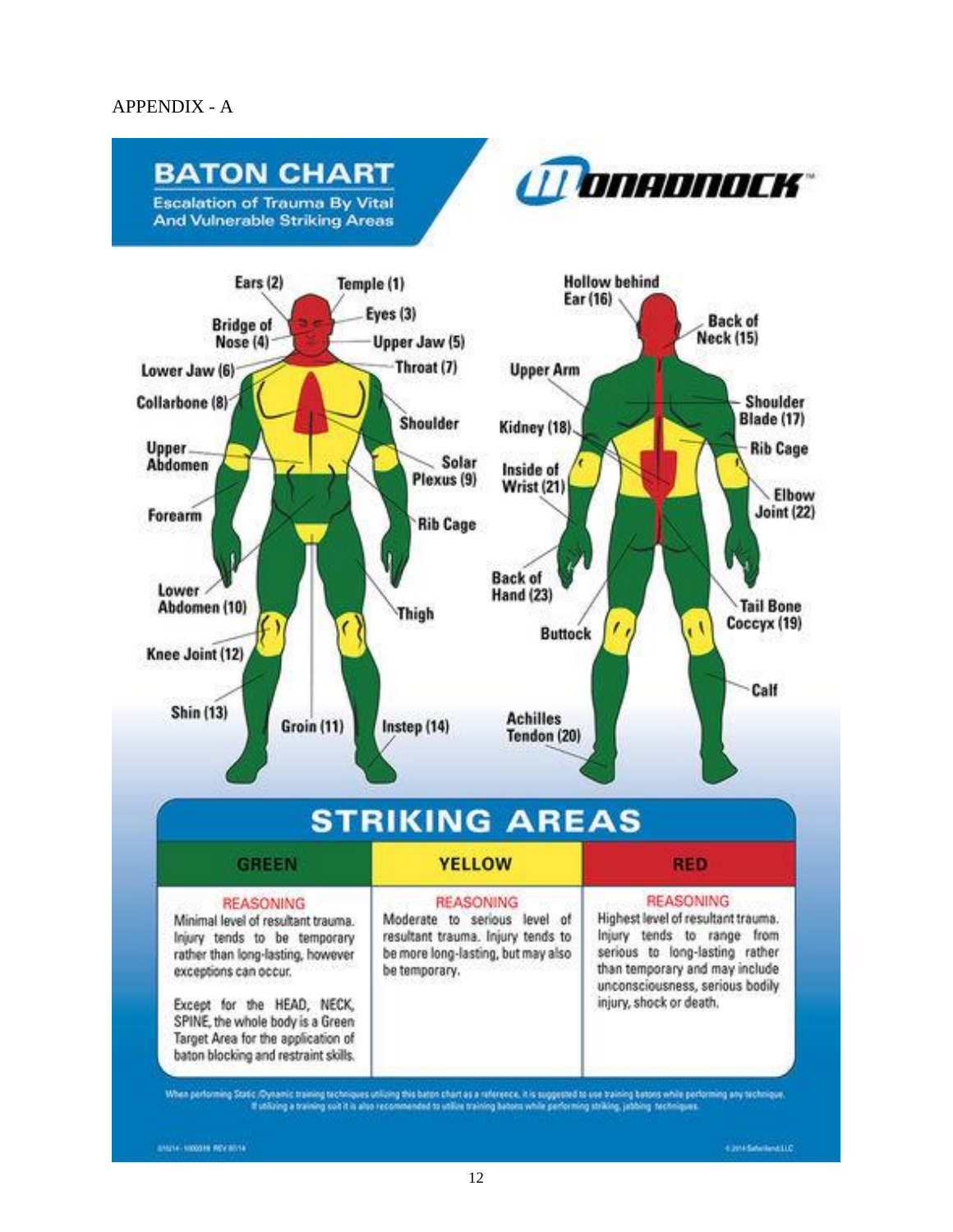## **State of Rhode Island and Providence Plantations OFFICE OF THE ATTORNEY GENERAL**

*Peter F. Neronha, Attorney General* 



### **THE ATTORNEY GENERAL'S PROTOCOL FOR THE REVIEW OF INCIDENTS INVOLVING THE USE OF DEADLY FORCE, EXCESSIVE FORCE AND CUSTODIAL DEATHS**

**June 17, 2020** 

#### *I. BACKGROUND*

It has been the long-standing practice in this State that when a police officer uses deadly force, or where there has been a custodial death, the law enforcement agency reports the incident to the Office of the Attorney General for review and joint investigation. This Protocol updates and expands upon the Attorney General's Protocol Regarding The Review Of Incidents Involving The Use of Deadly Force and Custodial Death (last revised in 2007). It is designed to promote greater uniformity, accountability and impartiality in the investigation of police use-of-force incidents where deadly force was employed, where there has been an allegation of excessive use of force by police, and where a custodial death occurs. **It is applicable to all Rhode Island state and municipal law enforcement agencies.** For convenience, the terms "police officer" and "police department" are used in this Protocol.

A police officer's use of deadly force, alleged use of excessive force and the death of a person in police custody are some of the most sensitive matters that law enforcement agencies investigate. These investigations frequently pose complex factual and legal issues and are closely followed by the public we serve. It is critical that the public have confidence that when police use force, and deadly force in particular, that that use of force was reasonable and lawful. This Protocol sets forth the policies and practices of the Office of the Attorney General for the investigation of deadly force and custodial death incidents and for the investigation of allegations of the use of excessive force. It also provides guidance on potential *Garrity* issues.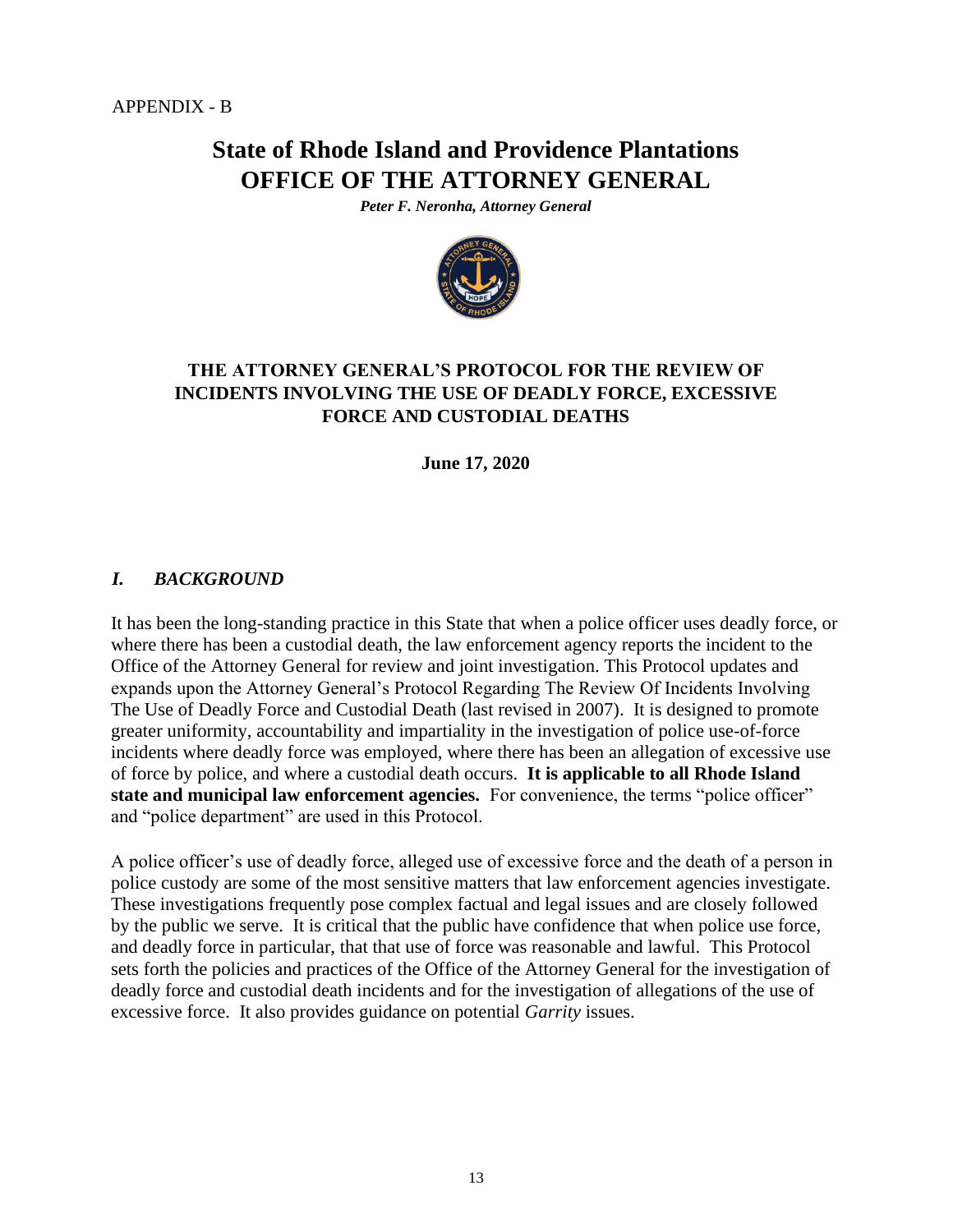## *II. USE OF THE PROTOCOL*

The Protocol **shall** be followed whenever:

- A police officer uses deadly force, whether or not death or injury of any person results.
- A person dies while in police custody or dies during the apprehension or attempted apprehension of a person.
- A police officer uses less than deadly force that results in serious bodily injury to any person.<sup>1</sup>
- A police department receives a complaint alleging that a police officer used excessive force during his/her interaction with a person, and there is evidence, including but not limited to video or other electronic evidence, to warrant additional investigation.

This Protocol **may** also be followed:

- Whenever a person dies or is injured as a result of a police interaction even if the police did not intentionally use force or deadly force. For example, motor vehicle accidents involving the police where there is a fatality or serious injury.
- In any situation, not explicitly addressed above, where the police department and the Attorney General jointly agree that review by the Attorney General would be in the public interest.

## *III. OBLIGATIONS OF THE EMPLOYING POLICE DEPARTMENT*

The police department employing the police officer whose action prompts the application of this Protocol ("Employing Police Department") shall immediately notify the Office of the Attorney General (after hours, an Assistant Attorney General may be reached through the Bureau of Criminal Identification at 401-732-7629) and, in situations involving the use of deadly force or a custodial death, the Rhode Island State Police (401-444-1000). Where the action of a member of the Rhode Island State Police prompts the application of this Protocol, notification shall include the police department of the city or town where the action occurred.

The Employing Police Department shall limit the investigative steps taken prior to assembly of the multi-agency investigative team (see "Investigative Team" section below) to those measures necessary to secure the scene, preserve evidence, identify witnesses, and any other measures necessary to address exigent circumstances.

<sup>1</sup> Serious bodily injury" means physical injury that: (1) creates a substantial risk of death; (2) causes protracted loss or impairment of the function of any bodily part, member, or organ; or (3) causes serious permanent disfigurement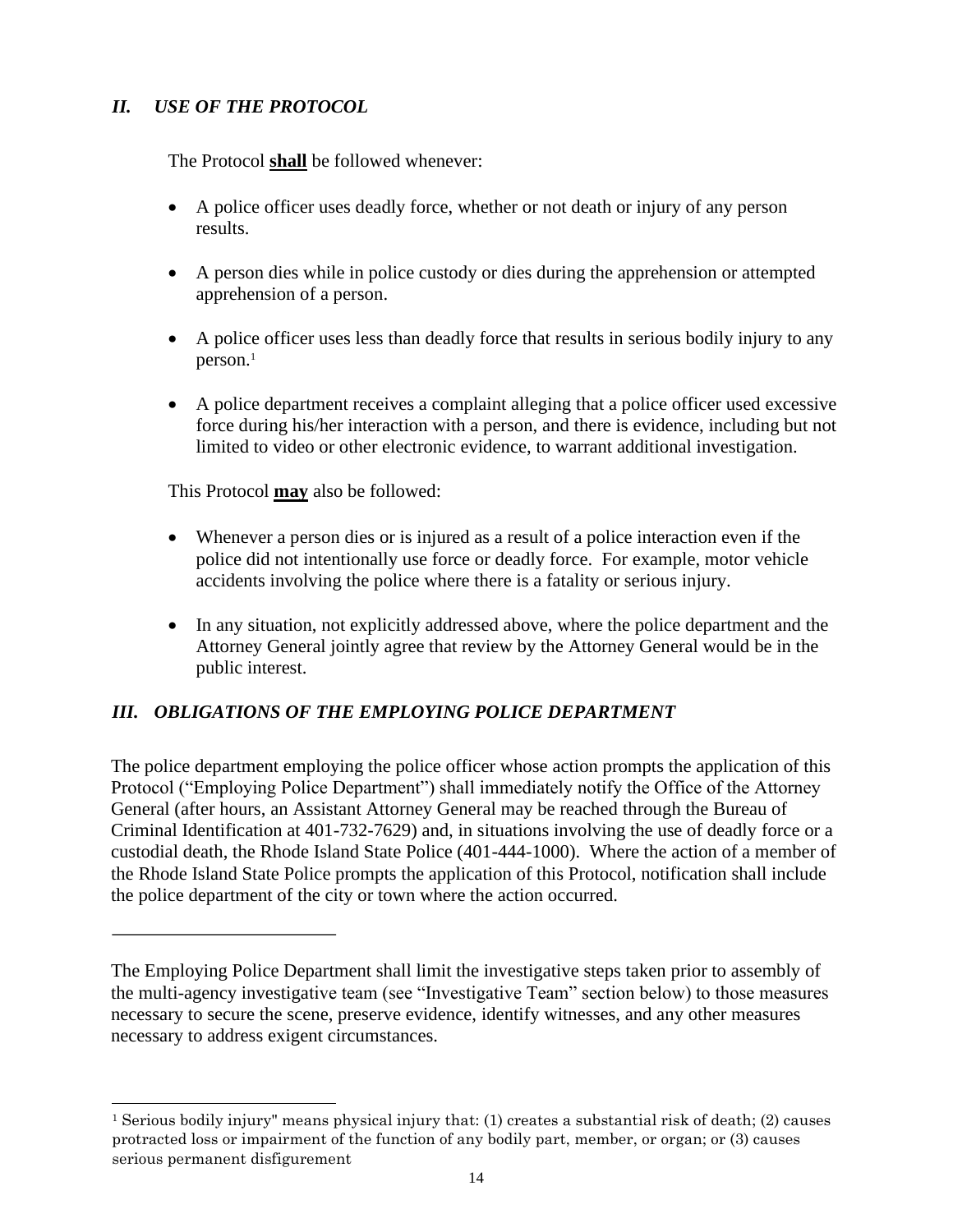The Employing Police Department shall immediately collect, preserve, and turn over to the multi-agency investigative team all video and audio recordings that pertain to the incident in question. Any public release of video and audio recordings in the possession of law enforcement shall be done in accordance with the law and in a manner that preserves the integrity of the criminal investigation, protects the rights of the accused, and respects the privacy of civilians captured on the recording. Absent extraordinary circumstances, video and audio recordings should not be released until all witness statements have been collected and the criminal investigation has concluded.

The Chief of Police of the Employing Police Department, or, where the matter involves the conduct of a member of the Rhode Island State Police, the Colonel of the State Police, shall serve as the primary point of contact for media inquiries, coordinating all responses with the Attorney General and other members of the multiagency investigative team. The Chief of Police, or, where applicable, the Colonel of the State Police, may also refer such inquiries to the Attorney General.

## *IV. ROLE OF THE ATTORNEY GENERAL*

The Attorney General shall assign a senior prosecutor (or prosecutors) to work with and provide legal advice to investigators throughout the course of the investigation.

As a general rule, the Attorney General will present every police-involved use of force incident resulting in death or serious bodily injury to a grand jury for its review and consideration.

Incidents involving use of force that did not result in death or serious bodily injury and where the undisputed facts indicate that the use of force was objectively reasonable under the law may be concluded without a formal grand jury presentation.

The Attorney General may, however, present any matter to a grand jury where doing so is necessary to obtain evidence, develop the testimony of witnesses, and otherwise conduct a full and complete investigation.

## **INVESTIGATIVE TEAM**

#### *V. Matters Involving the Use of Deadly Force and Custodial Death*

Where a police officer uses deadly force, regardless of whether death or injury results, or where a person dies in police custody or during apprehension or attempted apprehension by police, the investigative team will be comprised of members of the Attorney General's Office, the Rhode Island State Police and the Employing Police Department.

Where a member of the Rhode Island State Police uses deadly force, regardless of whether death or injury results, or where a person dies in State Police custody or during apprehension or attempted apprehension by the State Police, the investigative team will be comprised of the Attorney General's Office, the Rhode Island State Police, and the municipal police department of the city or town where the incident occurred.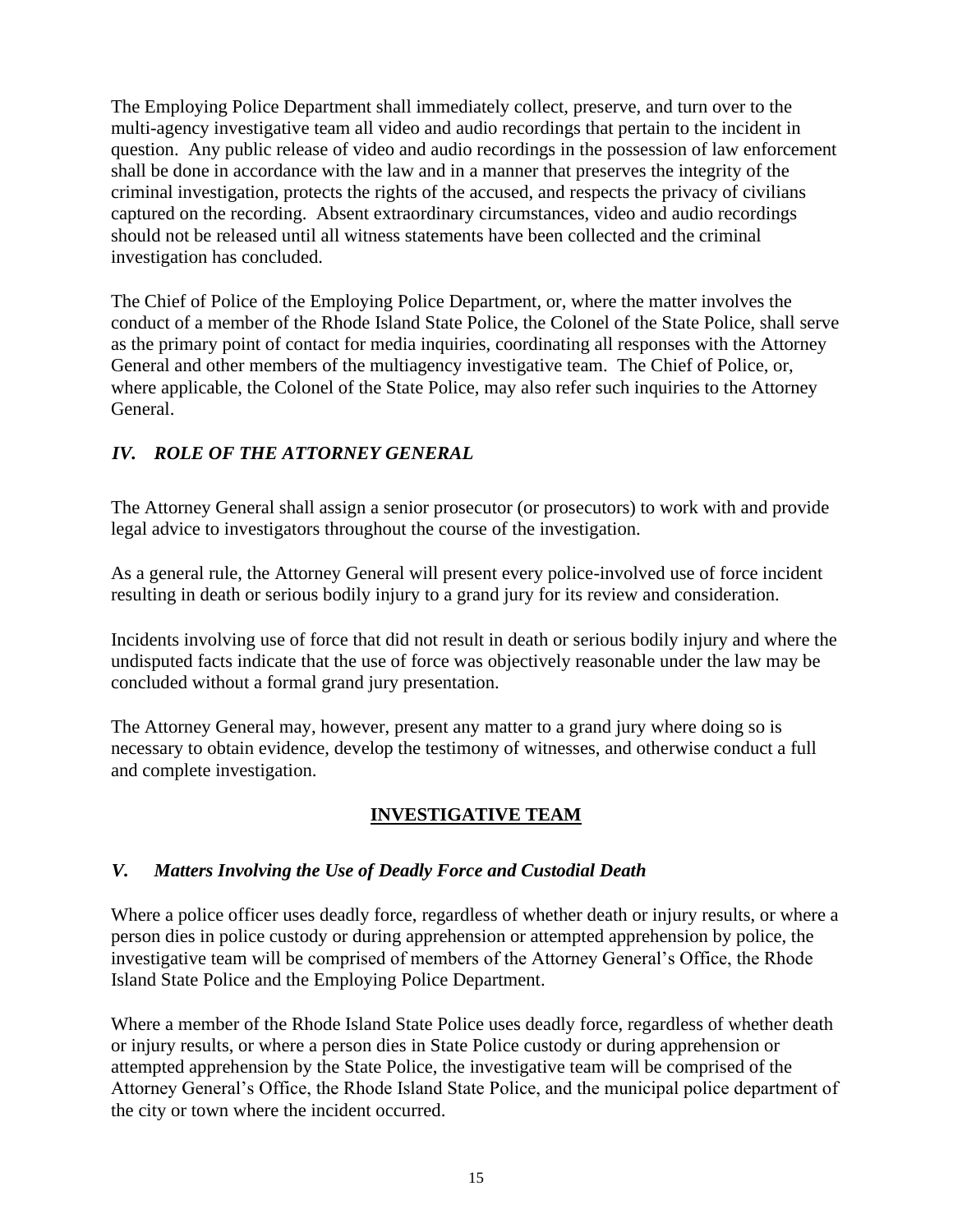The investigative team will respond to the scene immediately after notification of the incident initiating application of this Protocol.

## *VI. Matters Involving Less than Deadly Force and Allegations of Excessive Use of Force*

Whenever a police officer uses less than deadly force that results in serious bodily injury to a person, or is alleged to have used excessive force and the evidence supporting such allegation, including but not limited to video or other electronic evidence is sufficient to warrant additional investigation, the Employing Police Department shall:

- Promptly notify the Attorney General; and
- Provide the Office of the Attorney General with copies of all non-compelled statements and any other evidence pertaining to the matter.

The Attorney General and the Employing Police Department will jointly review the evidence pertaining to the matter and pursue any follow up investigation as necessary. It is strongly preferable that members of the Employing Police Department's Professional Standards Unit or equivalent be assigned to the investigation.

The Attorney General will determine whether criminal charges are appropriate, and, if charges are appropriate, the nature of such charges, including whether the appropriate charge or charges constitute a misdemeanor or felony or both. The Attorney General will determine whether presentation to a grand jury is necessary to obtain additional evidence or develop the testimony of witnesses.

## *VII. GARRITY ISSUES*

Pursuant to the United States Supreme Court's decision in *Garrity v. New Jersey*, 385 U.S. 493 (1967), when a police officer is compelled by a supervisor to make a statement in the course of an administrative or internal investigation or face termination, such statement and any evidence derived from that statement cannot be used in any subsequent criminal investigation or prosecution of that officer.

If a police officer agrees to provide a voluntary statement, the officer's statement may be shared with all investigators and prosecutors assigned to the matter.

If an officer is not willing to provide a voluntary statement, the investigative team, in consultation with the Attorney General, must determine whether a statement should be compelled by a supervisor. If the decision is to compel a statement, under *Garrity,* his or her statement and evidence derived from that statement cannot be used in any subsequent prosecution. Accordingly, under these circumstances, the investigative and prosecution team must be divided into two groups. The first group will be allowed access to the compelled statement and any evidence obtained as a result. The second group must be walled off from the contents of any compelled statement and the evidence derived from such statement.